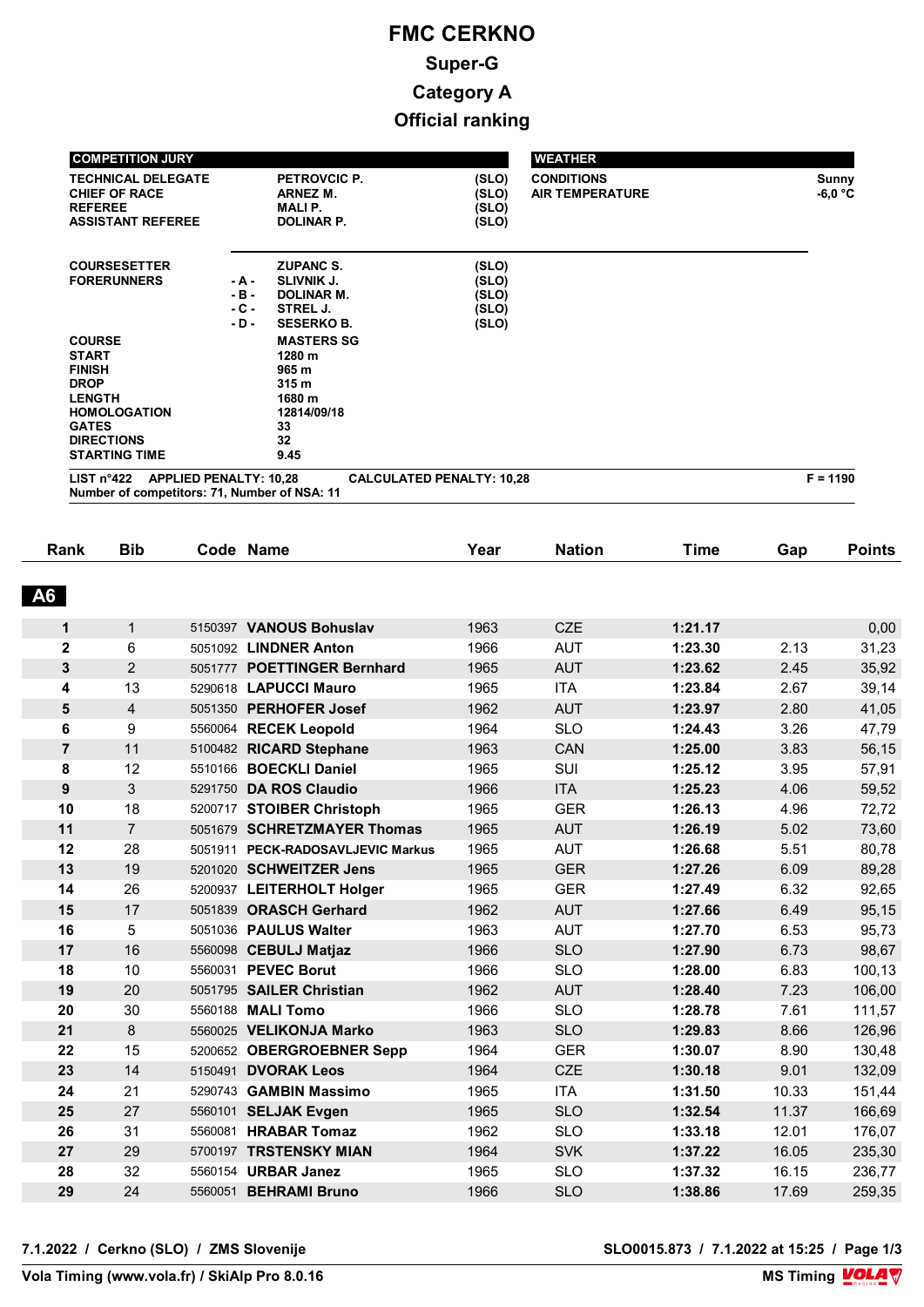| Rank           | <b>Bib</b> |         | Code Name                     | Year | <b>Nation</b> | <b>Time</b> | Gap   | <b>Points</b> |
|----------------|------------|---------|-------------------------------|------|---------------|-------------|-------|---------------|
| 30             | 22         |         | 5051501 LESNIAK Erwin         | 1964 | <b>AUT</b>    | 1:39.10     | 17.93 | 262,86        |
|                |            |         |                               |      |               |             |       |               |
|                |            |         |                               |      |               |             |       |               |
| <b>A5</b>      |            |         |                               |      |               |             |       |               |
| 1              | 35         | 5051276 | <b>FRITZ Harald</b>           | 1968 | <b>AUT</b>    | 1:24.23     |       | 44,86         |
| $\mathbf{2}$   | 34         | 5051078 | <b>WEBERSINKE Ralph</b>       | 1967 | AUT           | 1:24.65     | 0.42  | 51,02         |
| 3              | 42         | 5560187 | <b>PODBREZNIK Franci</b>      | 1971 | <b>SLO</b>    | 1:26.00     | 1.77  | 70,81         |
| 4              | 47         | 5051477 | <b>GUGGENBICHLER Juergen</b>  | 1970 | AUT           | 1:26.01     | 1.78  | 70,96         |
| 5              | 43         | 5051876 | <b>RUESCH Martin</b>          | 1969 | <b>AUT</b>    | 1:26.36     | 2.13  | 76,09         |
| 6              | 37         | 5051402 | <b>GRUENER Alfred</b>         | 1971 | AUT           | 1:26.66     | 2.43  | 80,49         |
| $\overline{7}$ | 36         | 5150292 | <b>HRSTKA Milan</b>           | 1967 | <b>CZE</b>    | 1:26.74     | 2.51  | 81,66         |
| 8              | 38         | 5560048 | <b>BOROVINSEK Samuel</b>      | 1969 | <b>SLO</b>    | 1:27.80     | 3.57  | 97,20         |
| 9              | 33         | 5560072 | <b>RUDOLF Marko</b>           | 1971 | <b>SLO</b>    | 1:27.96     | 3.73  | 99,55         |
| 10             | 39         |         | 5560145 KOSEC Peter           | 1970 | <b>SLO</b>    | 1:28.92     | 4.69  | 113,62        |
| 11             | 41         | 5150090 | <b>CUDA Radek</b>             | 1967 | <b>CZE</b>    | 1:31.14     | 6.91  | 146,17        |
| 12             | 46         | 5380060 | <b>BEBEK Mario</b>            | 1970 | <b>CRO</b>    | 1:31.90     | 7.67  | 157,31        |
| 13             | 48         | 5150507 | <b>HORACEK Daniel</b>         | 1967 | <b>CZE</b>    | 1:32.35     | 8.12  | 163,91        |
| 14             | 44         |         | 5201101 BRINKMANN Giovanni R. | 1969 | <b>GER</b>    | 1:33.58     | 9.35  | 181,94        |

#### **A4**

|              | 53 |         | 5051438 URL Peter          | 1972 | <b>AUT</b> | 1:23.04 |       | 27,42  |
|--------------|----|---------|----------------------------|------|------------|---------|-------|--------|
| $\mathbf{2}$ | 55 | 5560047 | <b>BRUS Bostian</b>        | 1972 | <b>SLO</b> | 1:23.29 | 0.25  | 31,08  |
| 3            | 56 |         | 5560084 PREBIL Tadej       | 1976 | <b>SLO</b> | 1:23.70 | 0.66  | 37,09  |
| 4            | 51 |         | 5051626 HOELZL Norbert     | 1973 | <b>AUT</b> | 1:23.94 | 0.90  | 40,61  |
| 5            | 54 |         | 5560030 FURLAN Peter       | 1972 | <b>SLO</b> | 1:25.32 | 2.28  | 60,84  |
| 6            | 50 |         | 5560149 KAVCIC Primoz      | 1973 | <b>SLO</b> | 1:27.38 | 4.34  | 91.04  |
| 7            | 49 |         | 5150229 HORACEK David      | 1972 | <b>CZE</b> | 1:28.86 | 5.82  | 112,74 |
| 8            | 60 |         | 5201003 KOLB Stefan        | 1972 | <b>GER</b> | 1:29.08 | 6.04  | 115,97 |
| 9            | 58 |         | 5380051 <b>BOZIC Bojan</b> | 1976 | <b>CRO</b> | 1:29.97 | 6.93  | 129,01 |
| 10           | 57 | 5380049 | <b>MAKEK Marko</b>         | 1973 | <b>CRO</b> | 1:30.27 | 7.23  | 133,41 |
| 11           | 59 |         | 5380054 STEFEK Ivan        | 1976 | <b>CRO</b> | 1:35.55 | 12.51 | 210.82 |

**15** 45 5380026 **GLAVAC Miroslav** 1970 CRO **1:40.96** 16.73 290,13

| A3 |    |                            |      |     |         |      |        |
|----|----|----------------------------|------|-----|---------|------|--------|
|    | 64 | 5150393 <b>POLACEK Jan</b> | 1981 | CZE | 1:25.45 |      | 62,75  |
|    | 66 | 5560157 KOTAR Bostjan      | 1977 | SLO | 1:32.67 | 7.22 | 168,60 |

| A2 |    |                             |      |     |         |      |       |
|----|----|-----------------------------|------|-----|---------|------|-------|
|    | 68 | 5051879 SEISER Juergen      | 1986 | AUT | 1:24.55 |      | 49,55 |
|    | 69 | 5291913 FERIGO Massimiliano | 1985 | ۱TA | 1:25.16 | 0.61 | 58,50 |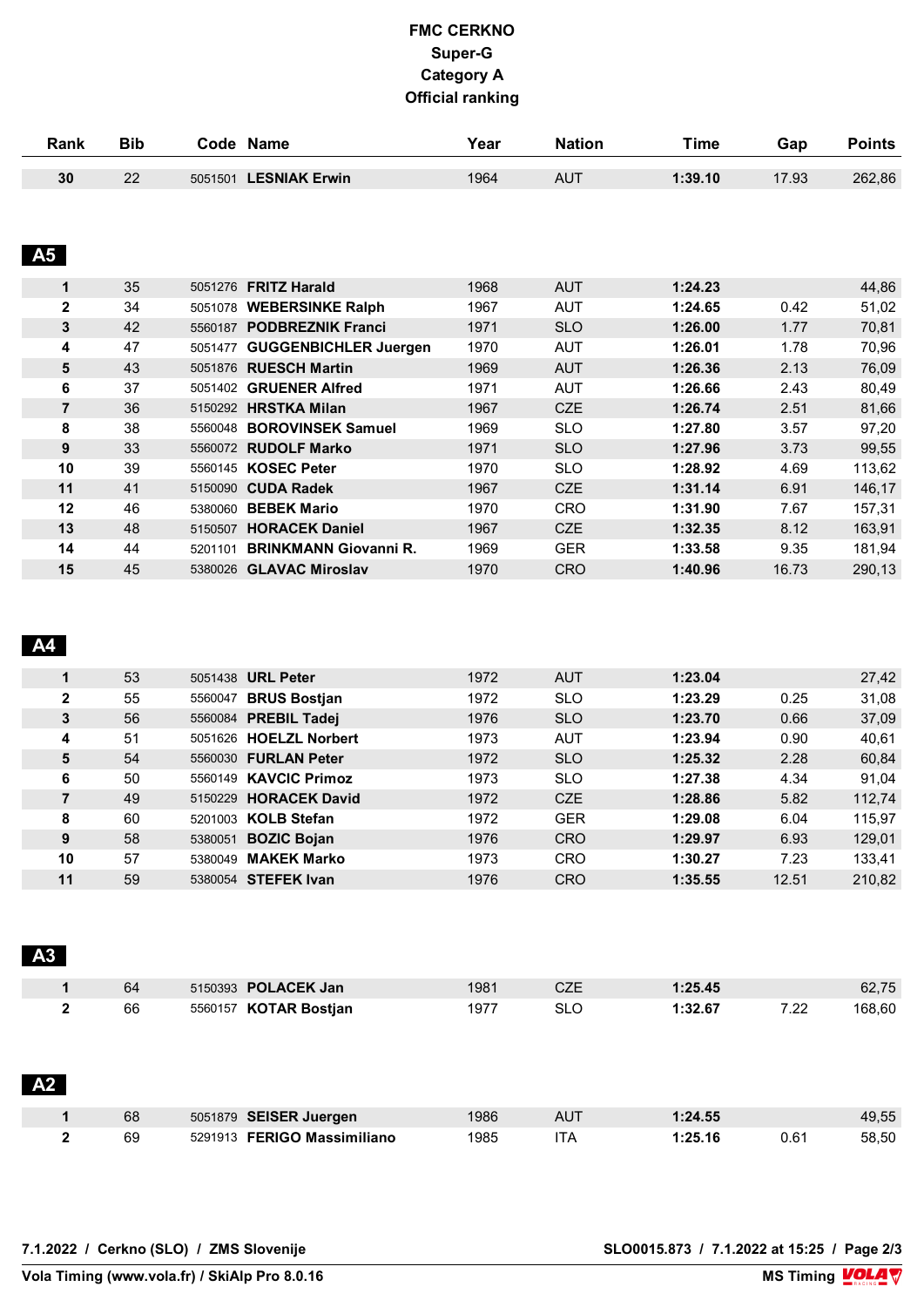| Rank         | <b>Bib</b> | Code Name                      | Year | <b>Nation</b> | Time    | Gap   | <b>Points</b> |
|--------------|------------|--------------------------------|------|---------------|---------|-------|---------------|
| <b>A1</b>    |            |                                |      |               |         |       |               |
|              | 70         | 5380056 KAUCIC Christopher Jon | 1989 | <b>CRO</b>    | 1:23.59 |       | 35,48         |
| $\mathbf{2}$ | 71         | 5700199 TRSTENSKY ALEXANDER    | 1988 | <b>SVK</b>    | 1:37.26 | 13.67 | 235,89        |

## **Not classified**

#### **Did Not Start (8)**

| 23 | 5380019 GLIHA Igor         | 1962 | <b>CRO</b> |
|----|----------------------------|------|------------|
| 40 | 5560171 LOGAR Pavle        | 1968 | <b>SLO</b> |
| 52 | 5430427 LALIK Waldemar     | 1973 | POL        |
| 61 | 5700198 TRSTENSKY JAN      | 1974 | <b>SVK</b> |
| 62 | 5430164 NAJDZIONEK DANIEL  | 1973 | <b>POL</b> |
| 63 | 5560073 ADAM Bernard       | 1972 | <b>SLO</b> |
| 65 | 5700126 STANIK Roman       | 1977 | <b>SVK</b> |
| 67 | 5560191 <b>MLAKER Uros</b> | 1979 | <b>SLO</b> |
|    |                            |      |            |

### **Did Not Finish (1)**

| 5220204 WEBB Keith<br>25 | 1963 | חסי<br>3DK |  |
|--------------------------|------|------------|--|
|--------------------------|------|------------|--|

(DNS: Did Not Start, DNF: Did Not Finish, DSQ: Disqualified, NPS: Not Permitted to Start)

| <b>RECAP</b>            |    |
|-------------------------|----|
| Records:                | 71 |
| Did Not Start:          | 8  |
| NOT PERMITTED TO START: | 0  |
| Did Not Finish:         | 1  |
| Disqualified:           | 0  |
|                         |    |
| At Finish:              |    |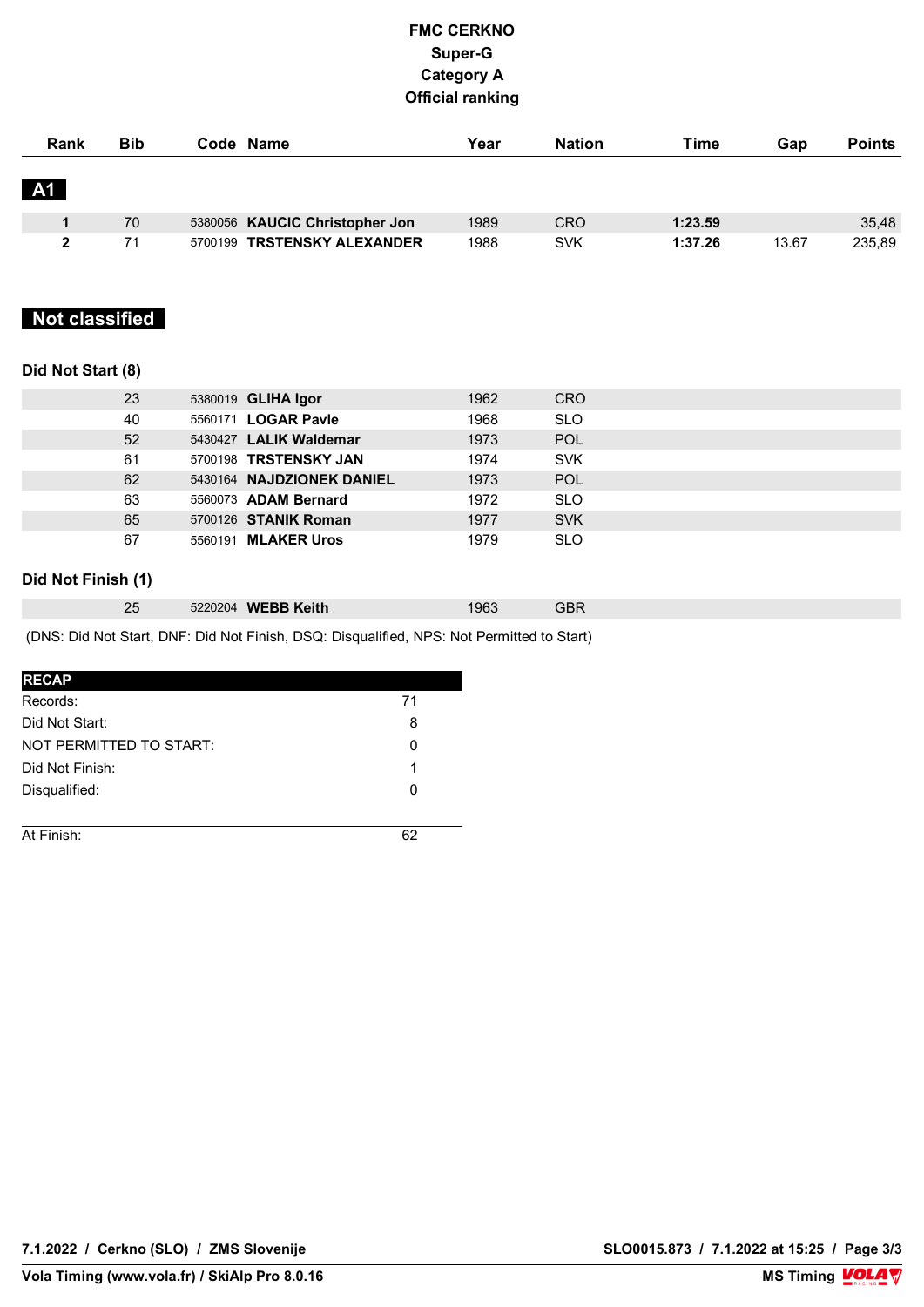| <b>COMPETITION JURY</b><br><b>TECHNICAL DELEGATE</b><br><b>CHIEF OF RACE</b><br><b>REFEREE</b><br><b>ASSISTANT REFEREE</b>                                         |                                   | <b>PETROVCIC P.</b><br>ARNEZ M.<br><b>MALIP.</b><br><b>DOLINAR P.</b>                          | (SLO)<br>(SLO)<br>(SLO)<br>(SLO)          | <b>WEATHER</b><br><b>CONDITIONS</b><br><b>AIR TEMPERATURE</b> | Sunny<br>$-6,0$ °C |
|--------------------------------------------------------------------------------------------------------------------------------------------------------------------|-----------------------------------|------------------------------------------------------------------------------------------------|-------------------------------------------|---------------------------------------------------------------|--------------------|
| <b>COURSESETTER</b><br><b>FORERUNNERS</b>                                                                                                                          | - A -<br>- B -<br>$-C -$<br>- D - | <b>SKERBINEK P.</b><br><b>SLIVNIK J.</b><br><b>DOLINAR M.</b><br>STREL J.<br><b>SESERKO B.</b> | (SLO)<br>(SLO)<br>(SLO)<br>(SLO)<br>(SLO) |                                                               |                    |
| <b>COURSE</b><br><b>START</b><br><b>FINISH</b><br><b>DROP</b><br><b>LENGTH</b><br><b>HOMOLOGATION</b><br><b>GATES</b><br><b>DIRECTIONS</b><br><b>STARTING TIME</b> |                                   | <b>MASTERS SG</b><br>1280 m<br>965 m<br>315 m<br>1680 m<br>12814/09/18<br>33<br>32<br>12:30    |                                           |                                                               |                    |
| <b>APPLIED PENALTY: 0,00</b><br>LIST $n^{\circ}422$<br>Number of competitors: 96, Number of NSA: 12                                                                |                                   |                                                                                                | <b>CALCULATED PENALTY: -10,45</b>         |                                                               | $F = 1190$         |

| <b>Rank</b>  | <b>Bib</b> | Code Name                          | Year | <b>Nation</b> | Time    | Gap   | <b>Points</b> |
|--------------|------------|------------------------------------|------|---------------|---------|-------|---------------|
|              |            |                                    |      |               |         |       |               |
| <b>B12</b>   |            |                                    |      |               |         |       |               |
|              | 41         | 5051291 SUPPAN Gottfried           | 1932 | <b>AUT</b>    | 1:54.03 |       | 420,44        |
|              |            |                                    |      |               |         |       |               |
| $\mathbf{2}$ | 43         | 5290340 GUASTINI Gian Franco       | 1935 | ITA           | 2:11.94 | 17.91 | 673,38        |
| 3            | 42         | <b>DOLNIK Frantisek</b><br>5700022 | 1933 | <b>SVK</b>    | 2:15.26 | 21.23 | 720,27        |

# **B11**

| 44 | <b>MAERZENDORFER Leo</b><br>5050216 | 1941 | AUT | 1:33.26 |       | 127,11 |
|----|-------------------------------------|------|-----|---------|-------|--------|
| 48 | 5700079 HOFBAUER Milan              | 1941 | SVK | 1:37.69 | 4.43  | 189,67 |
| 46 | <b>SODAMIN Viktor</b><br>5051321    | 1937 | AUT | 1:48.99 | 15.73 | 349,26 |
| 47 | <b>VERSEC Jurii</b><br>5560080      | 1938 | SLO | 1:52.48 | 19.22 | 398,55 |

## **B10**

|    | 51 |         | 5050056 KERSCHBAUMER Markus  | 1946 | <b>AUT</b> | 1:33.41 |       | 129,23 |
|----|----|---------|------------------------------|------|------------|---------|-------|--------|
| 2  | 52 | 5051796 | <b>MOSER Guenther</b>        | 1946 | <b>AUT</b> | 1:34.60 | 1.19  | 146.03 |
| 3  | 55 | 5290440 | <b>GASPARI Vincenzo</b>      | 1945 | <b>ITA</b> | 1:37.79 | 4.38  | 191,08 |
| 4  | 53 | 5290477 | <b>FACCHIN Fausto</b>        | 1944 | <b>ITA</b> | 1:38.72 | 5.31  | 204.22 |
| 5  | 50 |         | 5200504 ROEMPKE Juergen      | 1945 | <b>GER</b> | 1:38.75 | 5.34  | 204,64 |
| 6  | 49 |         | 5290130 DE ROCCO Nadir Mario | 1946 | <b>ITA</b> | 1:40.64 | 7.23  | 231.33 |
| 7  | 57 | 5200009 | <b>GILGER Josef</b>          | 1946 | <b>GER</b> | 1:42.06 | 8.65  | 251,39 |
| 8  | 54 |         | 5050939 HOERMANN Hubert      | 1944 | <b>AUT</b> | 1:42.93 | 9.52  | 263.68 |
| 9  | 60 | 5290442 | <b>BALDINOTTI Luciano</b>    | 1946 | <b>ITA</b> | 1:43.87 | 10.46 | 276.95 |
| 10 | 58 |         | 5051442 RUECKER Gerd         | 1942 | <b>AUT</b> | 1:45.62 | 12.21 | 301.67 |
| 11 | 59 | 5291789 | <b>SOAVE Zenone</b>          | 1943 | <b>ITA</b> | 1:53.77 | 20.36 | 416,77 |
| 12 | 56 | 5220088 | <b>TUCKER Colin</b>          | 1946 | <b>GBR</b> | 1:55.38 | 21.97 | 439.51 |
| 13 | 61 |         | 5220197 NAYLOR Malcolm       | 1942 | <b>GBR</b> | 1:56.23 | 22.82 | 451.51 |
|    |    |         |                              |      |            |         |       |        |

**7.1.2022 / Cerkno (SLO) / ZMS Slovenije SLO 0016.873 / 7.1.2022 at 15:20 / Page 1/4**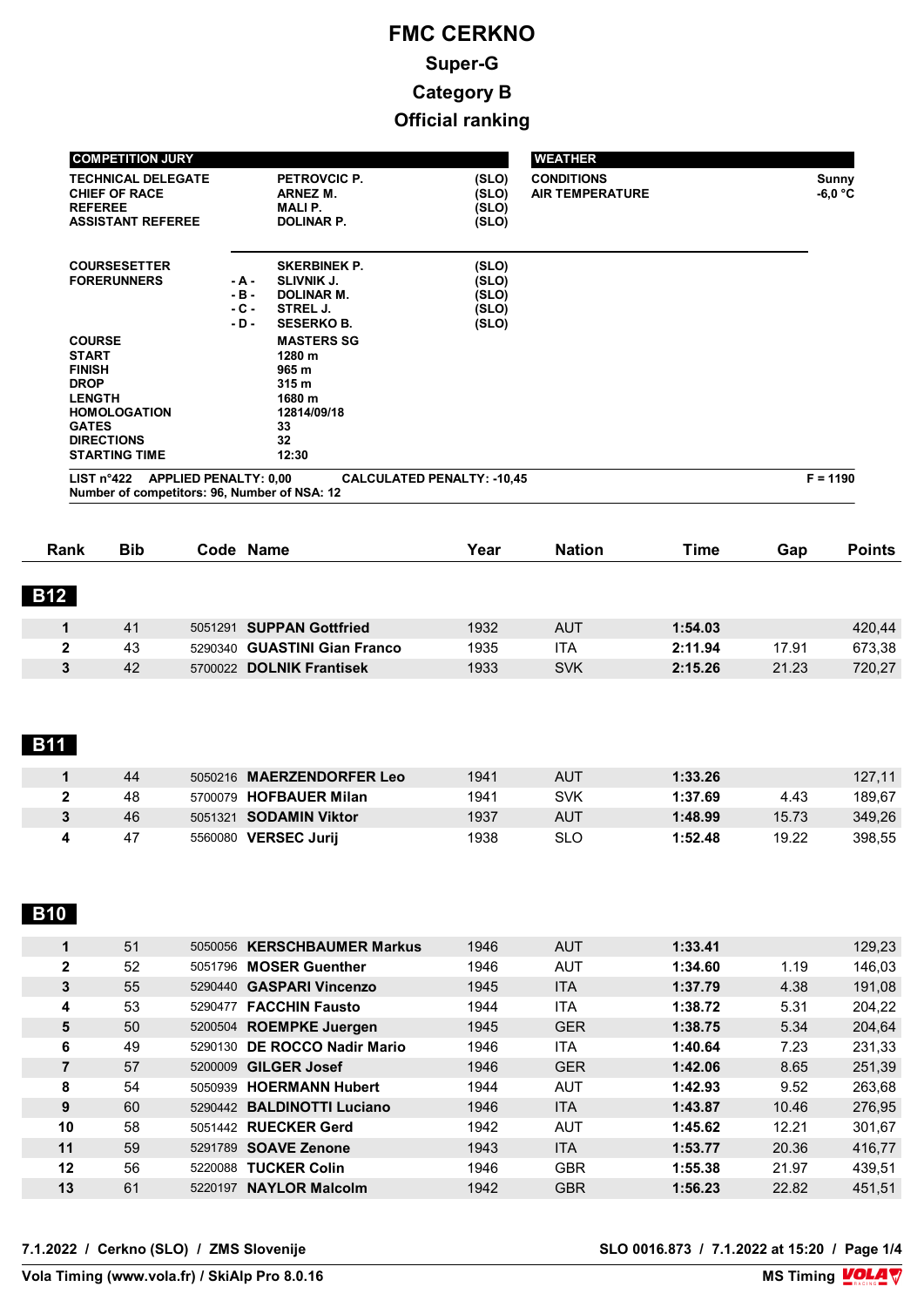| Rank           | <b>Bib</b> |         | Code Name                       | Year | <b>Nation</b> | <b>Time</b> |       | <b>Points</b> |
|----------------|------------|---------|---------------------------------|------|---------------|-------------|-------|---------------|
|                |            |         |                                 |      |               |             | Gap   |               |
|                |            |         |                                 |      |               |             |       |               |
| <b>B9</b>      |            |         |                                 |      |               |             |       |               |
| 1              | 64         | 5050241 | <b>BRANDSTAETTER Hermann</b>    | 1951 | <b>AUT</b>    | 1:29.88     |       | 79,37         |
| $\mathbf{2}$   | 69         | 5050256 | <b>LANNER Josef</b>             | 1951 | <b>AUT</b>    | 1:30.44     | 0.56  | 87,28         |
| 3              | 66         | 5200897 | <b>RIESEMANN Heinrich</b>       | 1947 | <b>GER</b>    | 1:31.30     | 1.42  | 99,43         |
| 4              | 62         |         | 5291440 BOSCHI Giorgio          | 1951 | <b>ITA</b>    | 1:32.28     | 2.40  | 113,27        |
| 5              | 67         | 5190293 | <b>DE KINKELIN Pierre</b>       | 1950 | <b>FRA</b>    | 1:33.62     | 3.74  | 132,19        |
| 6              | 65         | 5051297 | <b>PIRKER Florian</b>           | 1951 | <b>AUT</b>    | 1:34.75     | 4.87  | 148,15        |
| $\overline{7}$ | 71         | 5200176 | <b>EICHNER Alois</b>            | 1951 | <b>GER</b>    | 1:36.22     | 6.34  | 168,91        |
| 8              | 68         |         | 5560013 FALETIC Alojz           | 1948 | <b>SLO</b>    | 1:36.36     | 6.48  | 170,89        |
| 9              | 63         | 5290171 | <b>CASTELLI Curzio Vittorio</b> | 1948 | <b>ITA</b>    | 1:36.76     | 6.88  | 176,54        |
| 10             | 73         | 5050708 | <b>KLABISCHNIG Egon</b>         | 1949 | <b>AUT</b>    | 1:38.32     | 8.44  | 198,57        |
| 11             | 70         |         | 5510457 FUCHS Hugo              | 1951 | SUI           | 1:41.33     | 11.45 | 241,08        |
| 12             | 72         | 5200699 | <b>HERGER Wolfgang</b>          | 1949 | <b>GER</b>    | 1:41.43     | 11.55 | 242,49        |
| 13             | 75         | 5560160 | <b>SKOK Branko</b>              | 1948 | <b>SLO</b>    | 1:49.74     | 19.86 | 359,85        |
|                |            |         |                                 |      |               |             |       |               |
|                |            |         |                                 |      |               |             |       |               |
|                |            |         |                                 |      |               |             |       |               |
| <b>B8</b>      |            |         |                                 |      |               |             |       |               |
|                |            |         |                                 |      |               |             |       |               |
| $\mathbf 1$    | 81         | 5290337 | <b>OBERLECHNER Hermann</b>      | 1955 | <b>ITA</b>    | 1:27.82     |       | 50,28         |
| $\mathbf{2}$   | 76         | 5051157 | <b>NUSSBAUMER Hermann</b>       | 1956 | <b>AUT</b>    | 1:27.83     | 0.01  | 50,42         |
| 3              | 79         |         | 5051484 KRAMMER Harald          | 1956 | <b>AUT</b>    | 1:28.39     | 0.57  | 58,33         |
| 4              | 77         |         | 5510462 FRUEH Hansruedi         | 1955 | SUI           | 1:28.61     | 0.79  | 61,43         |
| 5              | 83         |         | 5051481 HAMMER Guenther         | 1954 | <b>AUT</b>    | 1:29.76     | 1.94  | 77,68         |
|                |            |         |                                 |      |               |             |       |               |

|                | $\mathbf{1}$ |         | ا 10 <del>4</del> 02 וועס הובטרון זאסופט | טטטו | ושט        | 1.20.VI | ບ. <i>ເ ວ</i> | ∪ ד,ו ט |
|----------------|--------------|---------|------------------------------------------|------|------------|---------|---------------|---------|
| 5              | 83           | 5051481 | <b>HAMMER Guenther</b>                   | 1954 | <b>AUT</b> | 1:29.76 | 1.94          | 77,68   |
| 6              | 80           | 5050551 | <b>HOELLER Josef</b>                     | 1952 | <b>AUT</b> | 1:29.96 | 2.14          | 80,50   |
| $\overline{7}$ | 87           | 5560015 | <b>BORNSEK Drago</b>                     | 1953 | <b>SLO</b> | 1:31.40 | 3.58          | 100,84  |
| 8              | 82           | 5200884 | <b>PLAESCHKE Rainer</b>                  | 1956 | <b>GER</b> | 1:31.69 | 3.87          | 104,93  |
| 9              | 78           | 5510421 | <b>SCHULER Walter</b>                    | 1954 | <b>SUI</b> | 1:32.33 | 4.51          | 113,97  |
| 10             | 91           | 5510186 | <b>MANSER Leo</b>                        | 1953 | SUI        | 1:32.45 | 4.63          | 115,67  |
| 11             | 96           | 5700177 | <b>DANIS Emil</b>                        | 1953 | <b>SVK</b> | 1:33.58 | 5.76          | 131,63  |
| 12             | 84           | 5291611 | <b>FALEZ Alessandro</b>                  | 1955 | <b>ITA</b> | 1:33.59 | 5.77          | 131,77  |
| 13             | 86           | 5190553 | <b>LERAT Michel</b>                      | 1954 | <b>FRA</b> | 1:34.25 | 6.43          | 141,09  |
| 14             | 88           | 5190473 | <b>BECK Pierre</b>                       | 1955 | <b>FRA</b> | 1:34.34 | 6.52          | 142,36  |
| 15             | 90           | 5400013 | <b>PIETERS Lody</b>                      | 1956 | <b>NED</b> | 1:34.65 | 6.83          | 146,74  |
| 16             | 85           |         | 5290951 LOCATELLI Valerio Giuseppe       | 1952 | ITA        | 1:35.11 | 7.29          | 153,23  |
| 17             | 99           | 5200983 | <b>DOBES Jan</b>                         | 1956 | <b>GER</b> | 1:35.59 | 7.77          | 160,01  |
| 18             | 98           | 5560093 | <b>MEGLIC Marjan</b>                     | 1956 | <b>SLO</b> | 1:36.18 | 8.36          | 168,35  |
| 19             | 95           |         | 5200882 LOEW Herbert                     | 1953 | <b>GER</b> | 1:36.51 | 8.69          | 173,01  |
| 20             | 97           | 5051030 | <b>KAUFMANN Helmut</b>                   | 1953 | AUT        | 1:36.82 | 9.00          | 177,38  |
| 21             | 89           |         | 5050862 SCHNEIDER Josef Jr.              | 1954 | <b>AUT</b> | 1:37.14 | 9.32          | 181,90  |
| 22             | 92           | 5380003 | <b>DRINKOVIC Ivo</b>                     | 1953 | <b>CRO</b> | 1:39.16 | 11.34         | 210,43  |
| 23             | 101          |         | 5560099 ARHAR Drago                      | 1953 | <b>SLO</b> | 1:39.97 | 12.15         | 221,87  |
| 24             | 100          |         | 5700176 ABAFFY Robert                    | 1955 | <b>SVK</b> | 1:49.92 | 22.10         | 362,39  |
|                |              |         |                                          |      |            |         |               |         |

 **B7** 

| 108 | <b>BAUER Walter</b><br>5200282 | 1960 | GER | 1:24.26 |     | 0,00  |
|-----|--------------------------------|------|-----|---------|-----|-------|
| 111 | 5051074 ASCHER Gottfried       | 1959 | AUT | 1:25.65 | .39 | 19,63 |
| 136 | 5050723 AIGNER Stefan          | 1959 | AUT | 1:25.76 | .50 | 21,18 |
| 105 | <b>FUCHS Paul</b><br>5050709   | 1957 | AUT | 1:26.13 | .87 | 26,41 |

**7.1.2022 / Cerkno (SLO) / ZMS Slovenije SLO 0016.873 / 7.1.2022 at 15:20 / Page 2/4**

**Vola Timing (www.vola.fr) / SkiAlp Pro 8.0.16**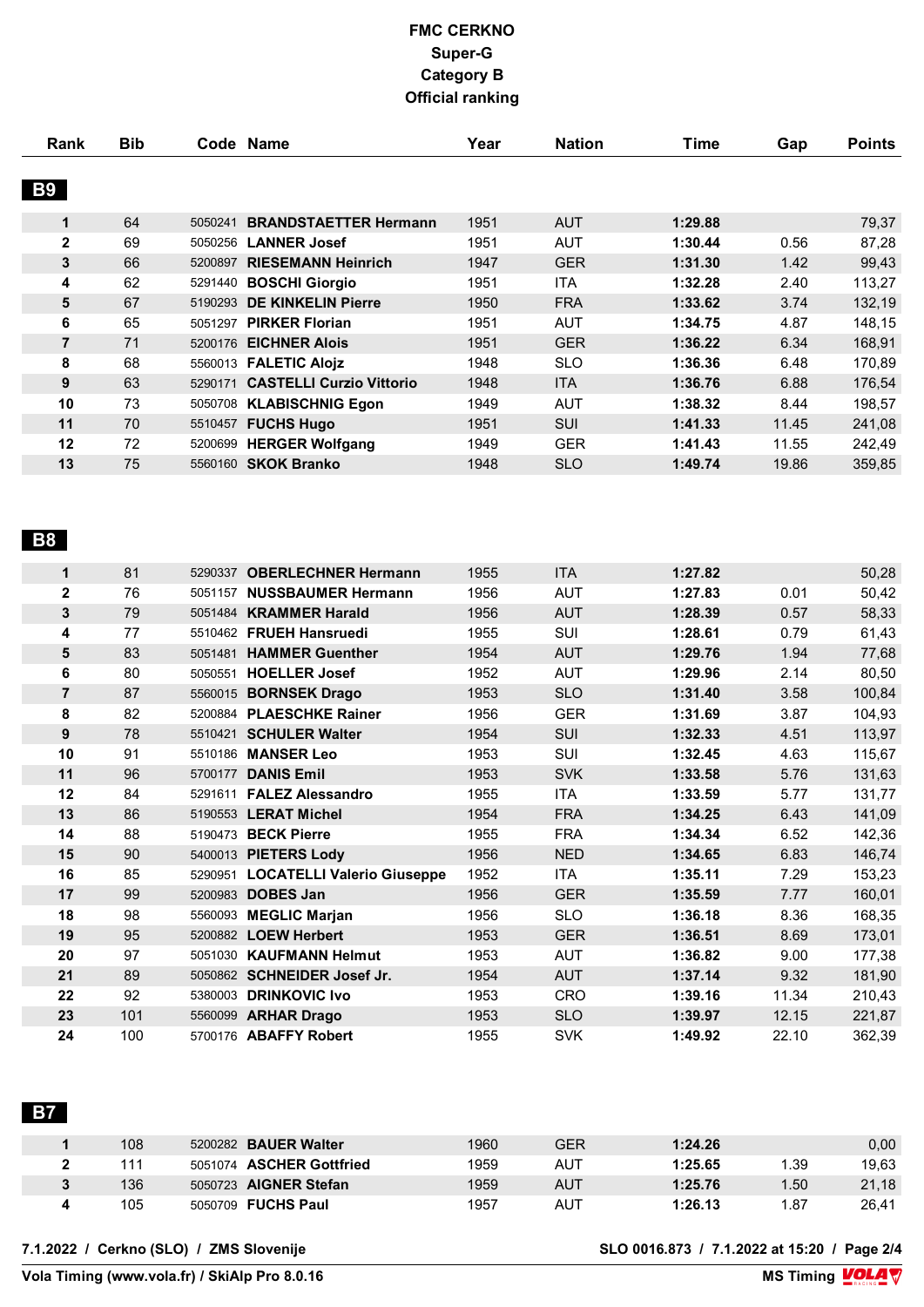| <b>Rank</b>    | <b>Bib</b> |         | Code Name                       | Year | <b>Nation</b> | Time    | Gap   | <b>Points</b> |
|----------------|------------|---------|---------------------------------|------|---------------|---------|-------|---------------|
| 5              | 106        |         | 5290485 FERRARI Lorenzo         | 1959 | <b>ITA</b>    | 1:27.33 | 3.07  | 43,36         |
| 6              | 104        | 5200907 | <b>STOLTE Joachim</b>           | 1961 | <b>GER</b>    | 1:27.48 | 3.22  | 45,48         |
| $\overline{7}$ | 113        |         | 5190379 AVENIER Patrick         | 1958 | <b>FRA</b>    | 1:28.75 | 4.49  | 63,41         |
| 8              | 115        | 5420011 | <b>DIMMEN Andreas</b>           | 1957 | <b>NOR</b>    | 1:29.06 | 4.80  | 67,79         |
| 9              | 112        |         | 5200754 MAYER Anton             | 1957 | <b>GER</b>    | 1:29.47 | 5.21  | 73,58         |
| 10             | 119        |         | 5051898 SCHLEMAIER Max          | 1959 | <b>AUT</b>    | 1:29.80 | 5.54  | 78,24         |
| 11             | 110        |         | 5050758 LINDNER Friedrich       | 1959 | <b>AUT</b>    | 1:30.29 | 6.03  | 85,16         |
| 12             | 114        | 5510379 | <b>GUT Christian</b>            | 1960 | SUI           | 1:30.63 | 6.37  | 89,96         |
| 13             | 122        | 5290889 | <b>BURBA Paolo</b>              | 1961 | <b>ITA</b>    | 1:30.68 | 6.42  | 90,67         |
| 14             | 125        | 5700003 | <b>DIBDIAK Jozef</b>            | 1957 | <b>SVK</b>    | 1:31.61 | 7.35  | 103,80        |
| 15             | 109        |         | 5560049 SELJAK Dusan            | 1958 | <b>SLO</b>    | 1:31.67 | 7.41  | 104,65        |
| 16             | 117        |         | 5190476 DUFOURNET Jean-Francois | 1957 | <b>FRA</b>    | 1:31.84 | 7.58  | 107,05        |
| 17             | 134        |         | 5430026 BARABAS STANISLAW       | 1959 | <b>POL</b>    | 1:31.94 | 7.68  | 108,46        |
| 18             | 120        |         | 5200319 HARTSTEIN Klaus         | 1958 | <b>GER</b>    | 1:31.99 | 7.73  | 109,17        |
| 19             | 116        |         | 5051163 MACK Valentin           | 1961 | <b>AUT</b>    | 1:32.70 | 8.44  | 119,20        |
| 20             | 135        |         | 5051888 GREIDERER Peter         | 1958 | <b>AUT</b>    | 1:33.90 | 9.64  | 136,15        |
| 21             | 118        |         | 5560067 ISTENIC Mirko           | 1957 | <b>SLO</b>    | 1:34.15 | 9.89  | 139,68        |
| 22             | 124        |         | 5051060 SCHNEIDER Alois         | 1959 | <b>AUT</b>    | 1:34.17 | 9.91  | 139,96        |
| 23             | 123        |         | 5190545 BLANCHIN Patrice        | 1958 | <b>FRA</b>    | 1:34.50 | 10.24 | 144,62        |
| 24             | 128        |         | 5051641 GRATT Wolfgang          | 1957 | <b>AUT</b>    | 1:36.62 | 12.36 | 174,56        |
| 25             | 129        |         | 5380008 KUSAN Tomislav          | 1961 | <b>CRO</b>    | 1:37.82 | 13.56 | 191,51        |
| 26             | 121        |         | 5560042 HADZIC Hilmija          | 1958 | <b>SLO</b>    | 1:38.13 | 13.87 | 195,89        |
| 27             | 130        |         | 5380025 MATKOVIC Ivo            | 1959 | <b>CRO</b>    | 1:51.98 | 27.72 | 391,49        |

## **Not classified**

### **Did Not Start (5)**

| 74  | 5291141 SILVA Piercarlo       | 1950 | ITA        |
|-----|-------------------------------|------|------------|
| 102 | 5050120 <b>GRILL Herbert</b>  | 1954 | AUT        |
| 127 | 5291629 MATEULICH Dimitri     | 1960 | ITA        |
| 131 | 5700148 <b>BOBCEK Leonard</b> | 1958 | <b>SVK</b> |
| 132 | 5291063 <b>PUPPINI FAUSTO</b> | 1959 | <b>ITA</b> |

### **Did Not Finish (7)**

| 45  | 5290678 PUCA Giovanni Alfredo | 1941 | <b>ITA</b> |
|-----|-------------------------------|------|------------|
| 93  | 5051772 KIENBERGER Matthias   | 1954 | <b>AUT</b> |
| 94  | 5290617 CAPPELLATO Paolo      | 1954 | <b>ITA</b> |
| 103 | 5051444 GABAUER Guenther      | 1956 | <b>AUT</b> |
| 107 | 5290658 PORTA Gian Luca       | 1957 | <b>ITA</b> |
| 126 | 5291330 PLANCHESTAINER Marco  | 1959 | ITA        |
| 133 | 5290875 CASTELLANI Massimo    | 1960 | <b>ITA</b> |
|     |                               |      |            |

(DNS: Did Not Start, DNF: Did Not Finish, DSQ: Disqualified, NPS: Not Permitted to Start)

| <b>RECAP</b>            |    |
|-------------------------|----|
| Records:                | 96 |
| Did Not Start:          | 5  |
| NOT PERMITTED TO START: | O  |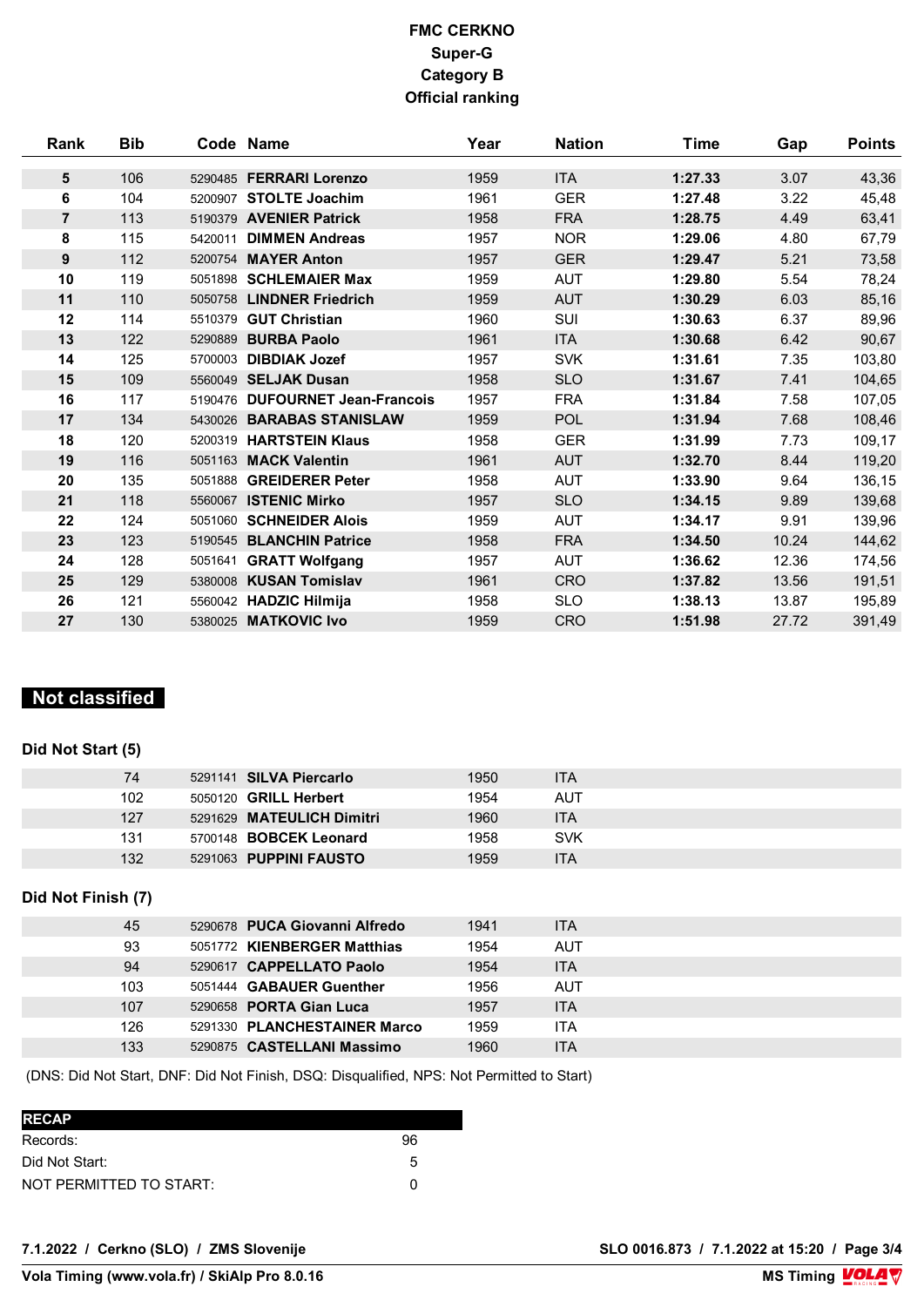| Did Not Finish: |    |  |
|-----------------|----|--|
| Disqualified:   |    |  |
|                 |    |  |
| At Finish:      | 84 |  |

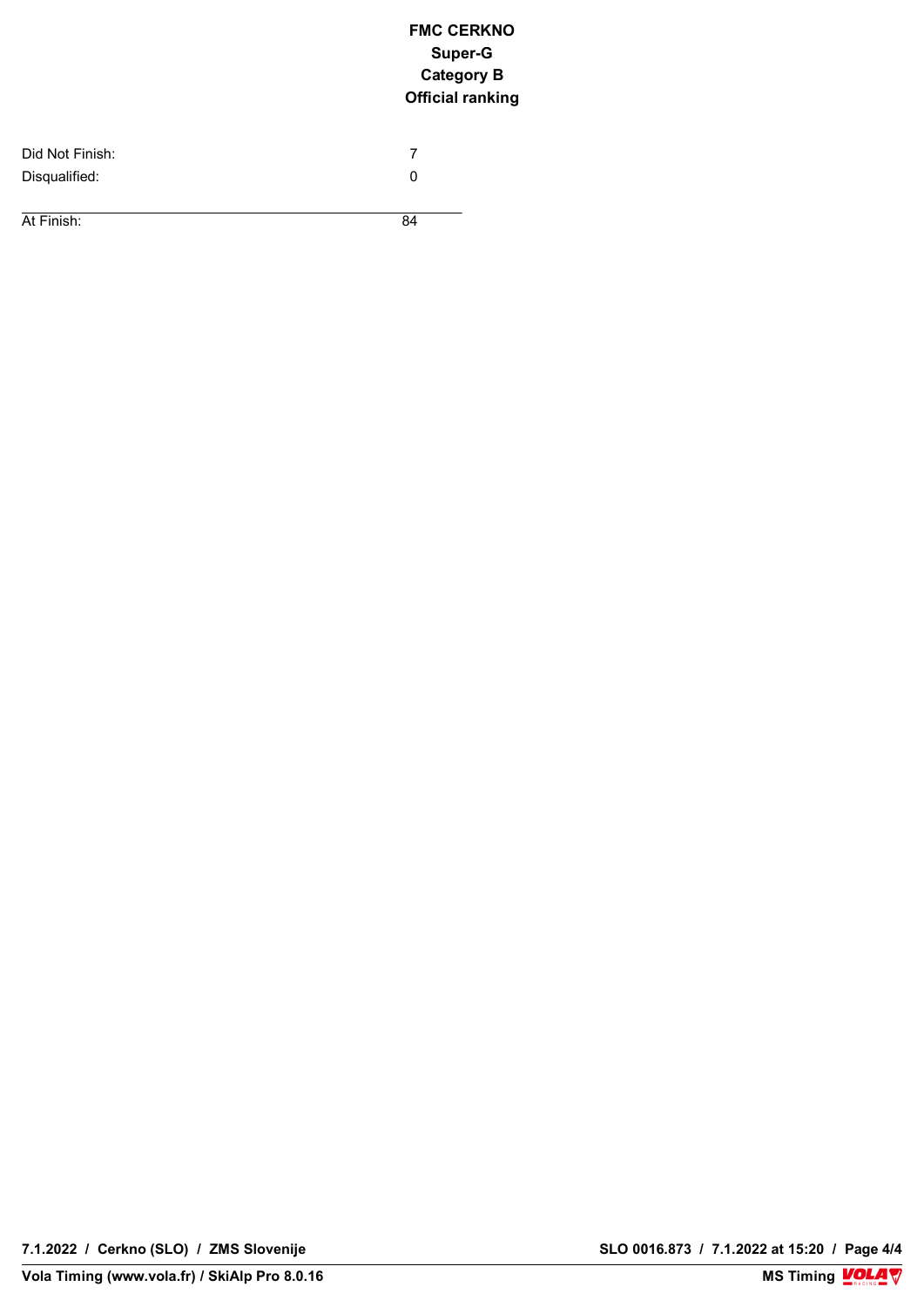| <b>COMPETITION JURY</b>                                                                                                                                            |                                      |                                                                                                        |                                           | <b>WEATHER</b>                              |                    |
|--------------------------------------------------------------------------------------------------------------------------------------------------------------------|--------------------------------------|--------------------------------------------------------------------------------------------------------|-------------------------------------------|---------------------------------------------|--------------------|
| <b>TECHNICAL DELEGATE</b><br><b>CHIEF OF RACE</b><br><b>REFEREE</b><br><b>ASSISTANT REFEREE</b>                                                                    |                                      | PETROVCIC P.<br>ARNEZ M.<br><b>MALIP.</b><br><b>DOLINAR P.</b>                                         | (SLO)<br>(SLO)<br>(SLO)<br>(SLO)          | <b>CONDITIONS</b><br><b>AIR TEMPERATURE</b> | Sunny<br>$-6,0$ °C |
| <b>COURSESETTER</b><br><b>FORERUNNERS</b>                                                                                                                          | $-A -$<br>$-B -$<br>$-C -$<br>$-D -$ | SKERBINEK P.<br><b>SLIVNIK J.</b><br><b>DOLINAR M.</b><br>STREL J.<br><b>SESERKO B.</b>                | (SLO)<br>(SLO)<br>(SLO)<br>(SLO)<br>(SLO) |                                             |                    |
| <b>COURSE</b><br><b>START</b><br><b>FINISH</b><br><b>DROP</b><br><b>LENGTH</b><br><b>HOMOLOGATION</b><br><b>GATES</b><br><b>DIRECTIONS</b><br><b>STARTING TIME</b> |                                      | <b>MASTERS SG</b><br>1280 m<br>965 m<br>315 <sub>m</sub><br>1680 m<br>12814/09/18<br>33<br>32<br>12:15 |                                           |                                             |                    |
| <b>APPLIED PENALTY: 3,36</b><br>LIST n <sup>°</sup> 422<br>Number of competitors: 39, Number of NSA: 11                                                            |                                      |                                                                                                        | <b>CALCULATED PENALTY: 3,36</b>           |                                             | $F = 1190$         |

| Rank         | <b>Bib</b> | Code Name             | Year | <b>Nation</b> | <b>Time</b> | Gap   | <b>Points</b> |
|--------------|------------|-----------------------|------|---------------|-------------|-------|---------------|
| <b>C10</b>   |            |                       |      |               |             |       |               |
|              |            |                       |      |               |             |       |               |
|              |            | 5205010 GILGER Traudl | 1944 | <b>GER</b>    | 1:35.34     |       | 88,65         |
| $\mathbf{2}$ | 2          | 5295409 CESARI Vera   | 1945 | <b>ITA</b>    | 2:03.61     | 28.27 | 467,79        |
|              |            |                       |      |               |             |       |               |

## **C9**

| 5565005 KOTAR Heda<br>531.09<br>1948<br>2:08.33<br><b></b><br>--- |  |  |  |  |
|-------------------------------------------------------------------|--|--|--|--|
|                                                                   |  |  |  |  |

## **C8**

 **C7** 

| 1            | 4  |         | 5295279 SABADIN Margherita      | 1953 | <b>ITA</b> | 1:37.24 |       | 114,13 |
|--------------|----|---------|---------------------------------|------|------------|---------|-------|--------|
| $\mathbf{2}$ | 6  |         | 5565003 <b>TORKAR Boza</b>      | 1956 | <b>SLO</b> | 1:38.23 | 0.99  | 127,41 |
| 3            | 5  |         | 5195276 LERAT Sophie            | 1955 | <b>FRA</b> | 1:39.75 | 2.51  | 147,79 |
| 4            | 11 | 5565004 | <b>DOLCIC Milena</b>            | 1955 | <b>SLO</b> | 1:41.75 | 4.51  | 174.62 |
| 5            | 14 | 5055064 | <b>RIES Jana</b>                | 1956 | <b>AUT</b> | 1:41.81 | 4.57  | 175,42 |
| 6            | 12 |         | 5205125 VILSMAIER Veronika      | 1952 | <b>GER</b> | 1:45.27 | 8.03  | 221,83 |
| 7            | 8  | 5195219 | <b>DUFLAU-BERTHET Francoise</b> | 1954 | <b>FRA</b> | 1:46.73 | 9.49  | 241,41 |
| 8            | 10 | 5195221 | <b>MORIN Fabienne</b>           | 1955 | <b>FRA</b> | 1:47.05 | 9.81  | 245.70 |
| 9            | 9  |         | 5055136 KUMNIG Hanna            | 1955 | <b>AUT</b> | 1:47.31 | 10.07 | 249,19 |
| 10           |    | 5295336 | <b>RUNGGALDIER Helga</b>        | 1956 | <b>ITA</b> | 1:47.43 | 10.19 | 250,79 |
| 11           | 13 | 5385000 | <b>MUSURA KAUCIC Astrid</b>     | 1954 | <b>CRO</b> | 2:15.08 | 37.84 | 621,62 |

| $\overline{\mathbf{v}}$ |    |                          |      |     |         |      |        |
|-------------------------|----|--------------------------|------|-----|---------|------|--------|
|                         | 18 | 5205095 LENTNER Sidonie  | 1961 | GER | 1:33.74 |      | 67,19  |
|                         |    | 5295248 MELEGARI Doranna | 1960 | ITA | 1:36.22 | 2.48 | 100.45 |

**7.1.2022 / Cerkno (SLO) / ZMS Slovenije SLO0017.873 / 7.1.2022 at 15:13 / Page 1/3**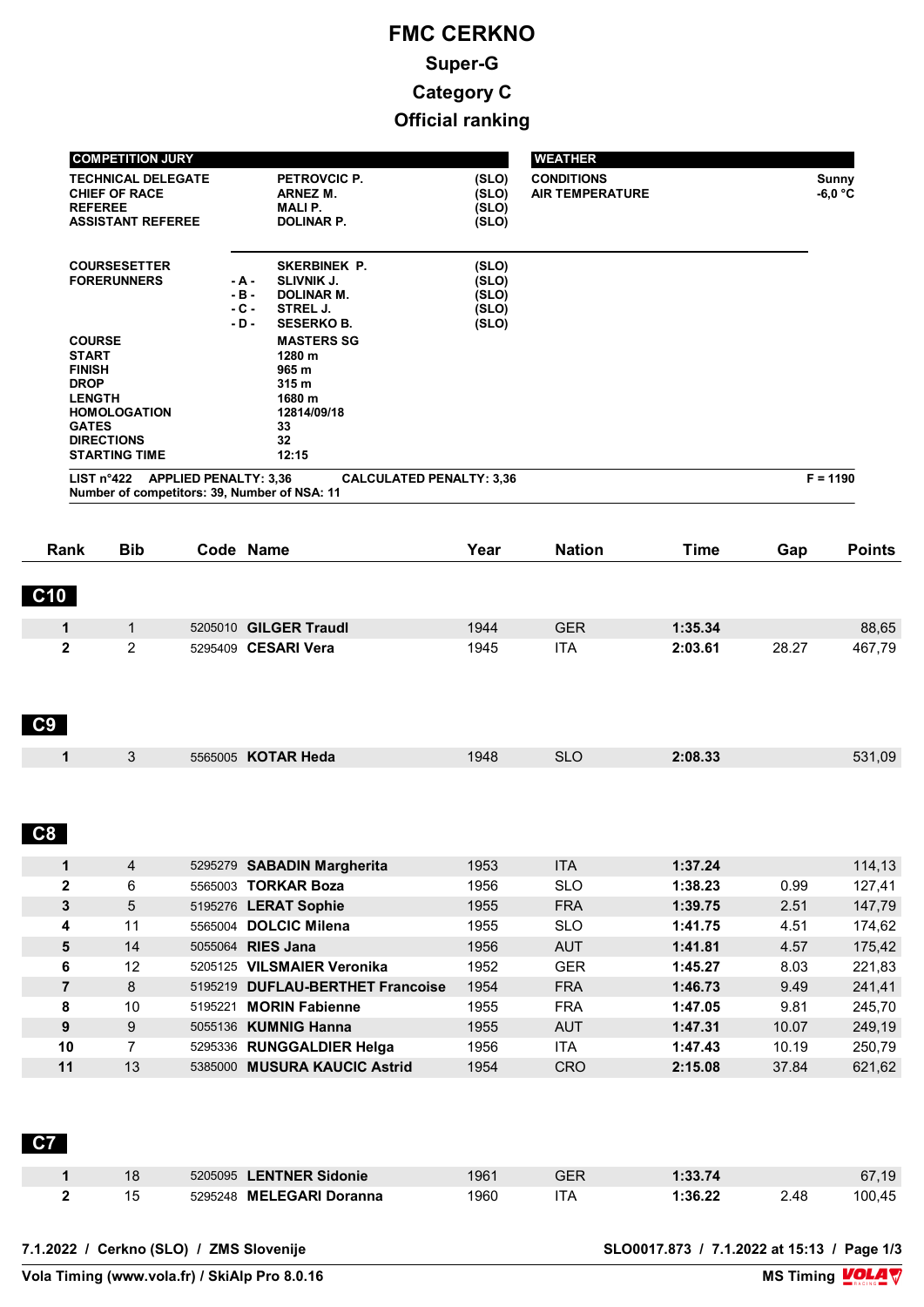| Rank | <b>Bib</b> | Code Name                              | Year | <b>Nation</b> | Time    | Gap   | <b>Points</b> |
|------|------------|----------------------------------------|------|---------------|---------|-------|---------------|
|      |            |                                        |      |               |         |       |               |
|      |            | 5565020 <b>ISTENIC Ida</b>             | 1959 | SLO           | 1:46.28 | 12.54 | 235,37        |
|      | 16         | 5295360 MATTARELLI Bruna Evelina Maria | 1957 | 'TA           | 2:03.60 | 29.86 | 467,66        |
|      | 159        | 5195267 DUFOURNET Martine              | 1957 | <b>FRA</b>    | 2:09.54 | 35.80 | 547,32        |

### **C6**

|   | 23 | VITTORI VENENTI Benedetta<br>5295381 | 1962 | <b>ITA</b> | 1:35.92 |       | 96,43  |
|---|----|--------------------------------------|------|------------|---------|-------|--------|
|   | 20 | 5295268 <b>CAPRETTA Marina</b>       | 1962 | ITA        | 1:36.09 | 0.17  | 98.71  |
|   | 19 | 5295216 VETTORATO Daniela            | 1962 | <b>ITA</b> | 1:37.34 | 1.42  | 115.47 |
| 4 | 24 | 5515053 <b>ROSSATO Silvia</b>        | 1965 | SUI        | 1:38.79 | 2.87  | 134.92 |
|   | 22 | <b>BALLABIO Giuliana</b><br>5295350  | 1962 | <b>ITA</b> | 1:39.35 | 3.43  | 142,43 |
|   | 25 | <b>CURIONI Marialuisa</b><br>5295333 | 1963 | ITA        | 2:21.95 | 46.03 | 713.76 |

#### **C5**

| 31 | 5295386 <b>GAMBA Roberta</b> | 1971 | ITA | 1:34.98 |      | 83,82  |
|----|------------------------------|------|-----|---------|------|--------|
| 29 | 5155099 TUMOVA Dagmar        | 1971 | CZE | 1:36.53 | .55  | 104,61 |
| 28 | 5295376 FERRANDO Ilaria      | 1967 | ITA | 1:36.75 | 1.77 | 107,56 |
| 32 | 5205142 <b>NOELL Andrea</b>  | 1971 | GER | 1:38.91 | 3.93 | 136,53 |
| 33 | 5155058 SVATONOVA Monika     | 1971 | CZE | 1:42.30 | 7.32 | 181,99 |

## **C4**

| 34 | <b>DIGRUBER Bettina</b><br>5055194 | 1974 | AUT | 1:28.73 |       | 0,00   |
|----|------------------------------------|------|-----|---------|-------|--------|
| 35 | <b>CHIESA Manuela</b><br>5515050   | 1975 | SUI | 1:30.58 | .85   | 24,81  |
| 36 | 5055198 STRADNER Michaela          | 1974 | AUT | 1:33.06 | 4.33  | 58,07  |
| 37 | <b>SERKINIC Iva</b><br>5385009     | 1975 | CRO | 2:09.74 | 41.01 | 550.00 |

#### **C3**

| 38 | 5495193 MANZANO HERRERA Marta | 1978 | ESP | 1:49.98 |       | 284,99 |
|----|-------------------------------|------|-----|---------|-------|--------|
| 39 | 5105123 ALLAIRE Martine       | 1979 | CAN | 2:05.91 | 15.93 | 498.64 |

## **Not classified**

## **Did Not Start (3)**

| 26 | 5705032 HUSKOVA Daniela       | 1965 | <b>SVK</b> |  |
|----|-------------------------------|------|------------|--|
|    | 5705031 TESLAROVA Dagmar      | 1965 | SVK        |  |
| 30 | 5055121 PUCHER-HOELCZLI Petra | 1968 | AUT        |  |

(DNS: Did Not Start, DNF: Did Not Finish, DSQ: Disqualified, NPS: Not Permitted to Start)

**RECAP**

**7.1.2022 / Cerkno (SLO) / ZMS Slovenije SLO0017.873 / 7.1.2022 at 15:13 / Page 2/3**

**Vola Timing (www.vola.fr) / SkiAlp Pro 8.0.16**